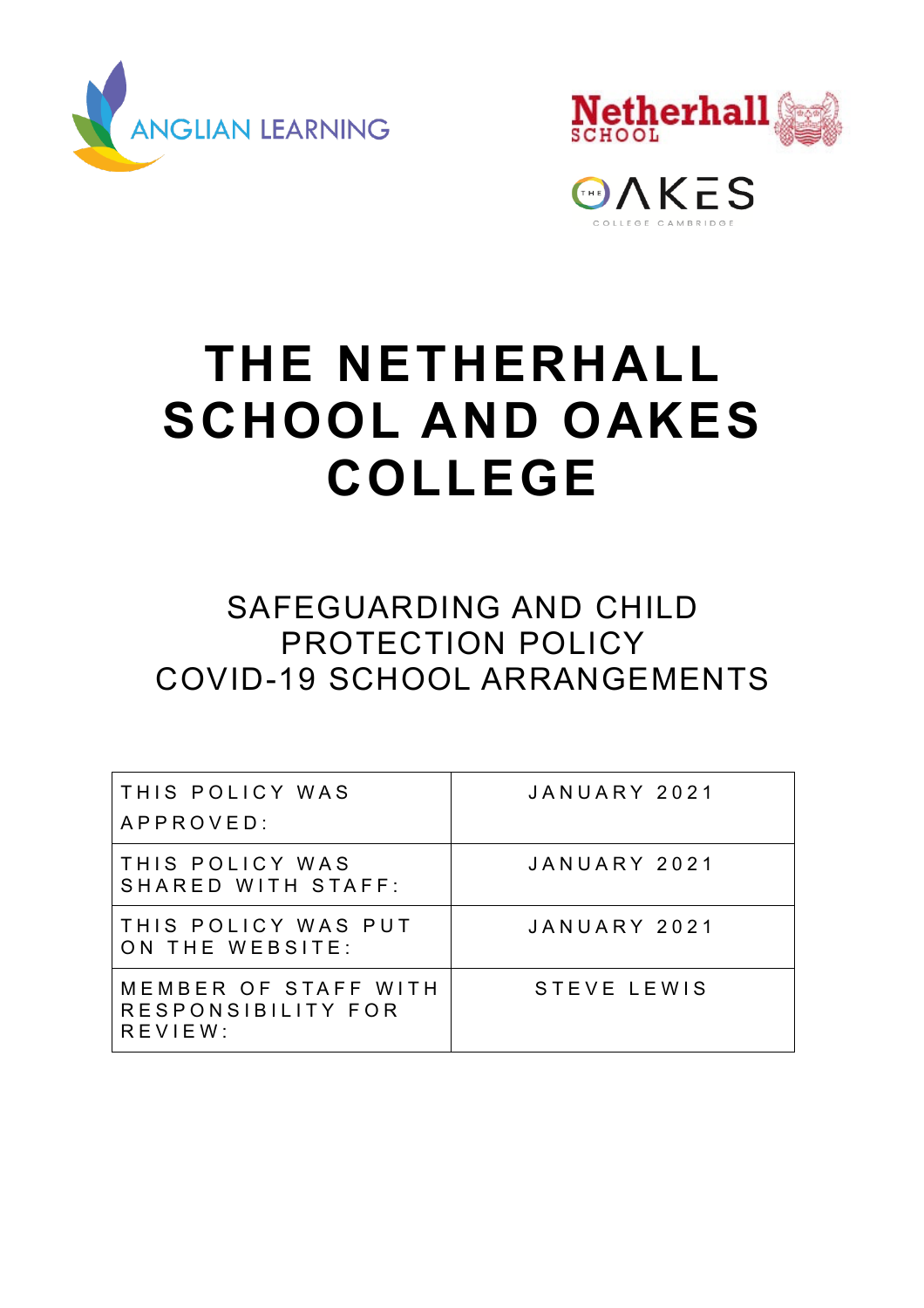This revised addendum of the The Netherhall School and Oakes College Safeguarding and Child Protection Policy contains details of our individual safeguarding arrangements when schools need to close due to a lockdown, to protect all children, whether attending school or remaining at home, from harm and abuse.

The Netherhall School and Oakes College is committed to ensuring the safety and wellbeing of all its students and will ensure compliance with Keeping Children Safe in Education (KCSIE) which remains in force throughout the response to coronavirus (COVID-19).

The following safeguarding principles therefore remain unchanged:

- The best interests of children must always continue to come first;
- If anyone in a school or college has a safeguarding concern about any child they should continue to act and act immediately;
- A DSL or deputy should be available;
- It is essential that unsuitable people are not allowed to enter the children's workforce and/or gain access to children;
- Children should continue to be protected when they are online.

| <b>Role</b>                                                | <b>Name</b>          | <b>Contact</b><br>number | <b>Email</b>                   |
|------------------------------------------------------------|----------------------|--------------------------|--------------------------------|
| Designated<br><b>Safeguarding Lead</b>                     | <b>Steve Lewis</b>   | 01223 242931             | slewis@netherhallschool.org    |
| <b>Deputy Designated</b><br><b>Safeguarding Leads</b>      | Karim Marsaoui       | 01223 242931             | kmarsaoui@netherhallschool.org |
| Headteacher                                                | <b>Chris Tooley</b>  | 01223 242931             | ctooley@netherhallschool.org   |
| <b>Trust Safeguarding</b><br>Manager                       | <b>Prue Rayner</b>   | 01223 340340             | prayner@anglianlearning.org    |
| <b>Chair of Governors</b>                                  | <b>Shelley Monk</b>  | 01223 242931             | smonk@anglianlearning.org      |
| Safeguarding<br>Governor / Trustee                         | <b>Rachel Calder</b> | 01223 242931             | rcalder@anglianlearning.org    |
| <b>Designated Teacher-</b><br><b>Looked After Children</b> | <b>Steve Lewis</b>   | 01223 242931             | slewis@netherhallschool.org    |

# **Key contacts**

# **Supporting Children In School**

The Netherhall School and Oakes College is committed to ensuring the safety and wellbeing of all its students.

The Netherhall School and Oakes College will refer to the Government guidance for education and childcare settings on how to implement protective measures including social distancing: implementing protective measures in education and childcare [settings](https://www.gov.uk/government/publications/coronavirus-covid-19-implementing-protective-measures-in-education-and-childcare-settings)

The school continue to follow the advice from Public Health England on handwashing and other measures to limit the risk of spread of Covid-19.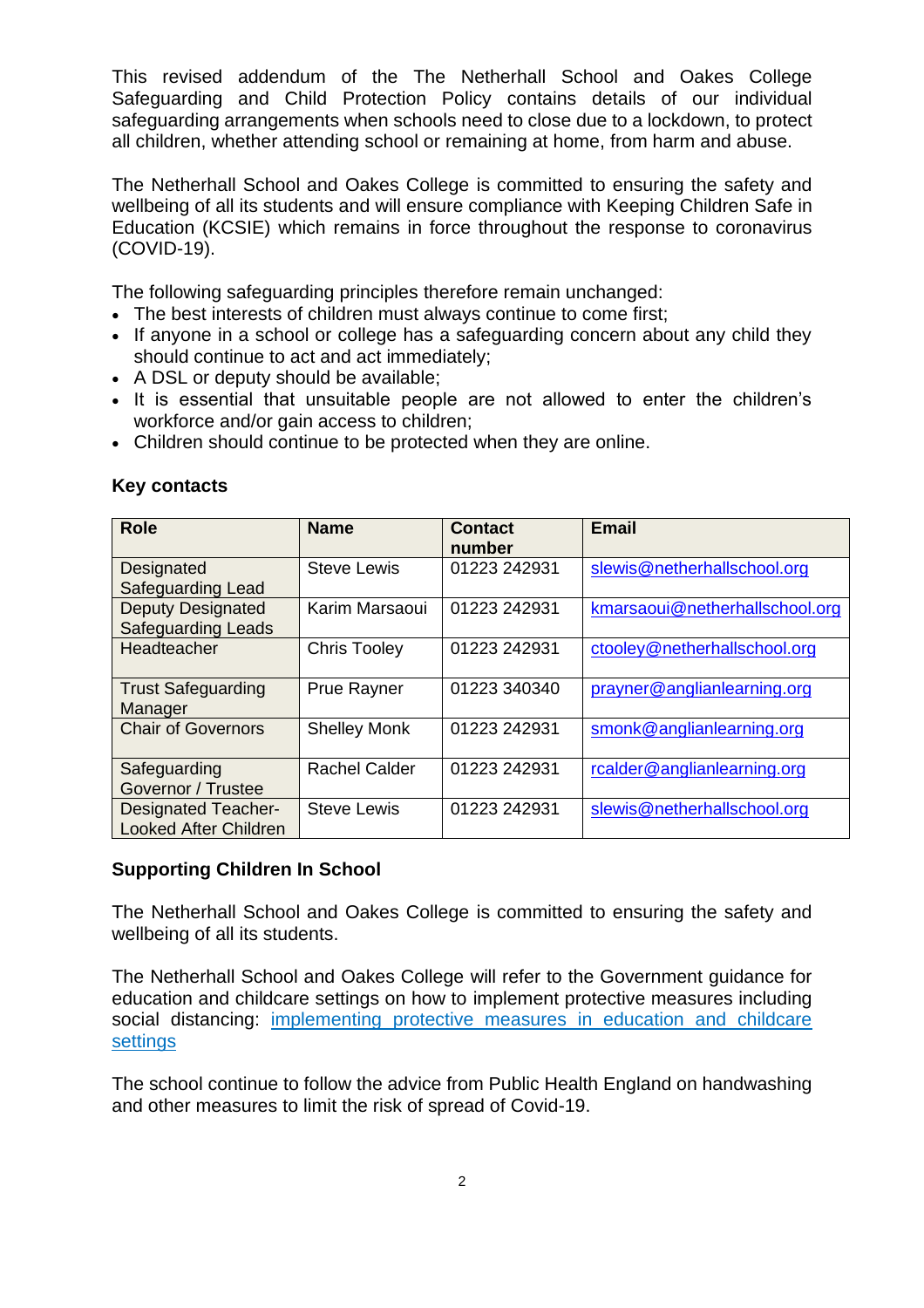The Netherhall School and Oakes College will continue to be a safe space for children to attend and flourish. We recognise that for those children returning to school as vulnerable children or the children of critical workers will be challenging and staff will support children to adjust to the necessary changes to the school environment and routines. Supporting pupil wellbeing will be at the forefront of our approach and school staff will seek to provide reassurance to pupils as we manage the transition period. Staff will talk to the children about the changes to the school day in an age appropriate manner, acknowledge and listen to pupil anxieties and support children to understand the altered routines.

The Netherhall School and Oakes College recognises that the current circumstances may adversely affect the mental health of children and their parents. School staff have been briefed to look out for changes in behaviour or in a child's emotional state, which could range from being excessively clingy, fearful, withdrawn or aggressive as more children return to school. As always, pupil wellbeing is at the heart of our work, and school staff will seek to provide appropriate support for pupils both in school and where required from specialist services.

The Netherhall School and Oakes College recognises that for some children, home may not be a safe space, and there may be children who are relieved to return to school. School staff have been reminded of the need to respond sensitively to pupils' differing experiences. School staff have been asked to be particularly vigilant for signs and indicators that a child may have experienced/be experiencing abuse or neglect. School staff have been trained about how to handle a disclosure from a child, and understand that any safeguarding concerns, including those that relate to the period of school closure, must be referred immediately to the Designated Safeguarding Lead (or deputies) in the usual way.

The Netherhall School and Oakes College will ask parents and carers to ensure that all personal details held by the school, such as emergency contact numbers are correct and ask for any additional emergency contact numbers where they are available. At this time, parents and carers will also be asked to advise the school if there are any changes regarding the child's welfare, health and wellbeing that it would help school to be made aware of. Where the school is aware of particular circumstances affecting a child or family, such as bereavement, a relationship breakdown, an incident of domestic violence, this will be shared with staff on a needto-know basis so that children can be best supported.

### **Supporting Children Not in School**

The Netherhall School and Oakes College is committed to ensuring the safety and wellbeing of all its children and young people.

The Netherhall School and Oakes College recognises that school is a protective factor for children and young people, and the current circumstances, can affect the mental health of pupils and their parents/carers. Teachers at The Netherhall School and Oakes College need to be aware of this in setting expectations of pupils' work where they are at home.

Where the DSL has identified a child about whom there have been concerns but not currently open to social care, or who would normally receive pastoral-type support in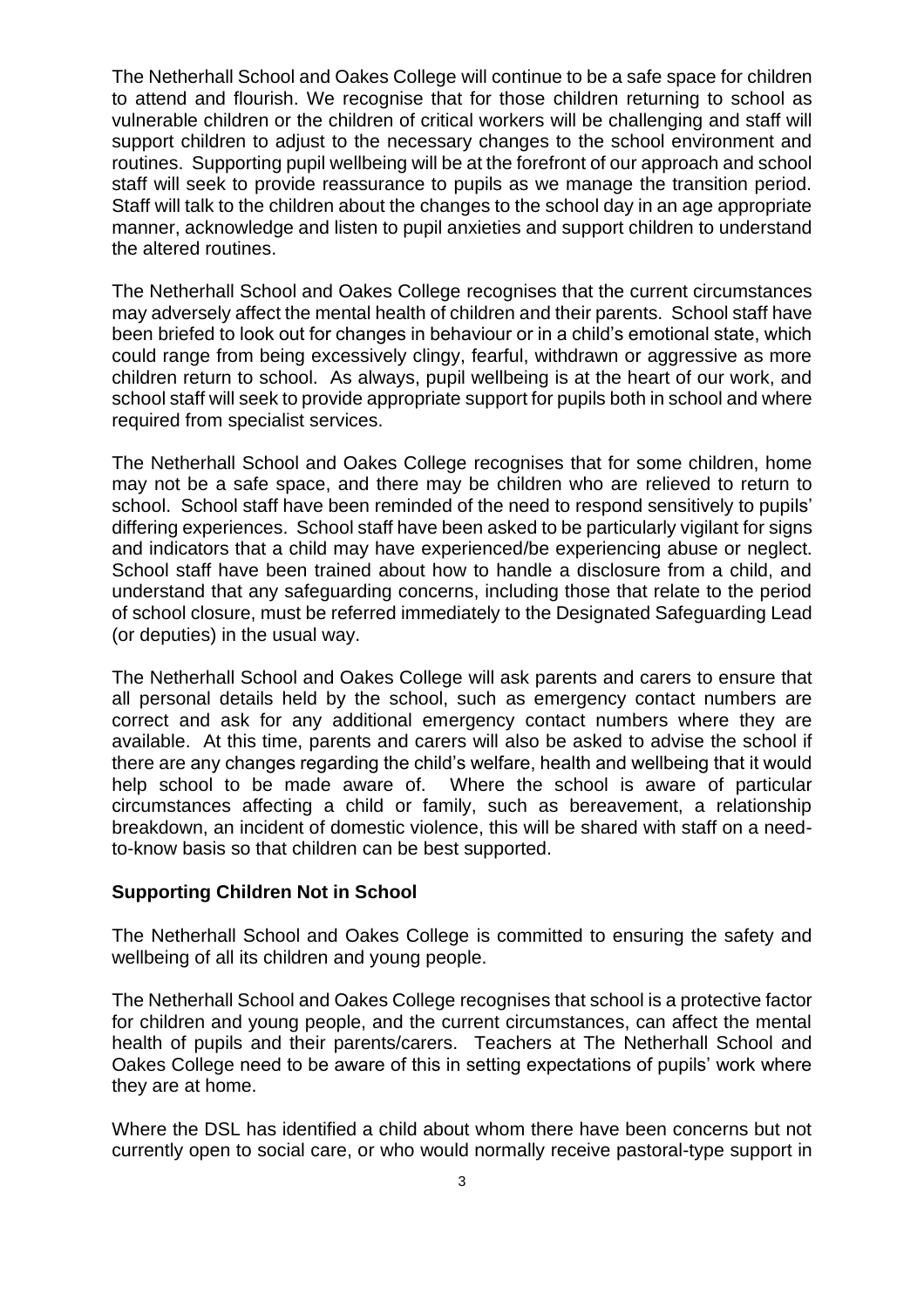school, they should ensure that a robust communication plan is in place for that child or young person.

Details of this plan will be recorded, as should a record of all contact made.

The Netherhall School and Oakes College and its DSL will work closely with all stakeholders to maximise the effectiveness of any communication plan.

This plan must be reviewed regularly and where concerns arise, the DSL will consider any referrals as appropriate.

If we are unable to contact a child about whom there have been concerns after a reasonable number of attempts, we may need to seek further advice about safe and well checks.

The school will share safeguarding messages on its website and social media pages.

#### **Vulnerable children**

All vulnerable children continue to be eligible to attend school full time during the period of lockdown.

Vulnerable children include those who:

- are assessed as being in need under section 17 of the Children Act 1989, including children who have a child in need plan, a child protection plan or who are a lookedafter child
- have an education, health and care (EHC) plan and it is determined, following risk assessment [\(risk assessment guidance\)](https://www.gov.uk/government/publications/coronavirus-covid-19-send-risk-assessment-guidance/coronavirus-covid-19-send-risk-assessment-guidance), that their needs can be as safely or more safely met in the educational environment
- have been assessed as otherwise vulnerable by educational providers or local authorities (including children's social care services), and who could therefore benefit from continued attendance. This might include children and young people on the edge of receiving support from children's social care services, adopted children, those at risk of becoming NEET ('not in employment, education or training'), those living in temporary accommodation, those who are young carers and others at the school and local authority's discretion

Senior leaders, especially the Designated Safeguarding Lead (and deputies) know who our most vulnerable children are. They have the flexibility to offer a place to those about whom there have been concerns but not currently open to Social Care.

Eligibility for free school meals in and of itself should not be the determining factor in assessing vulnerability.

The Netherhall School and Oakes College will continue to work with and support children's Social Workers to help protect vulnerable children. This includes working with and supporting children's Social Workers and the Local Authority Virtual School Head (VSH) for looked-after and previously looked-after children. The lead person for this will be: Steve Lewis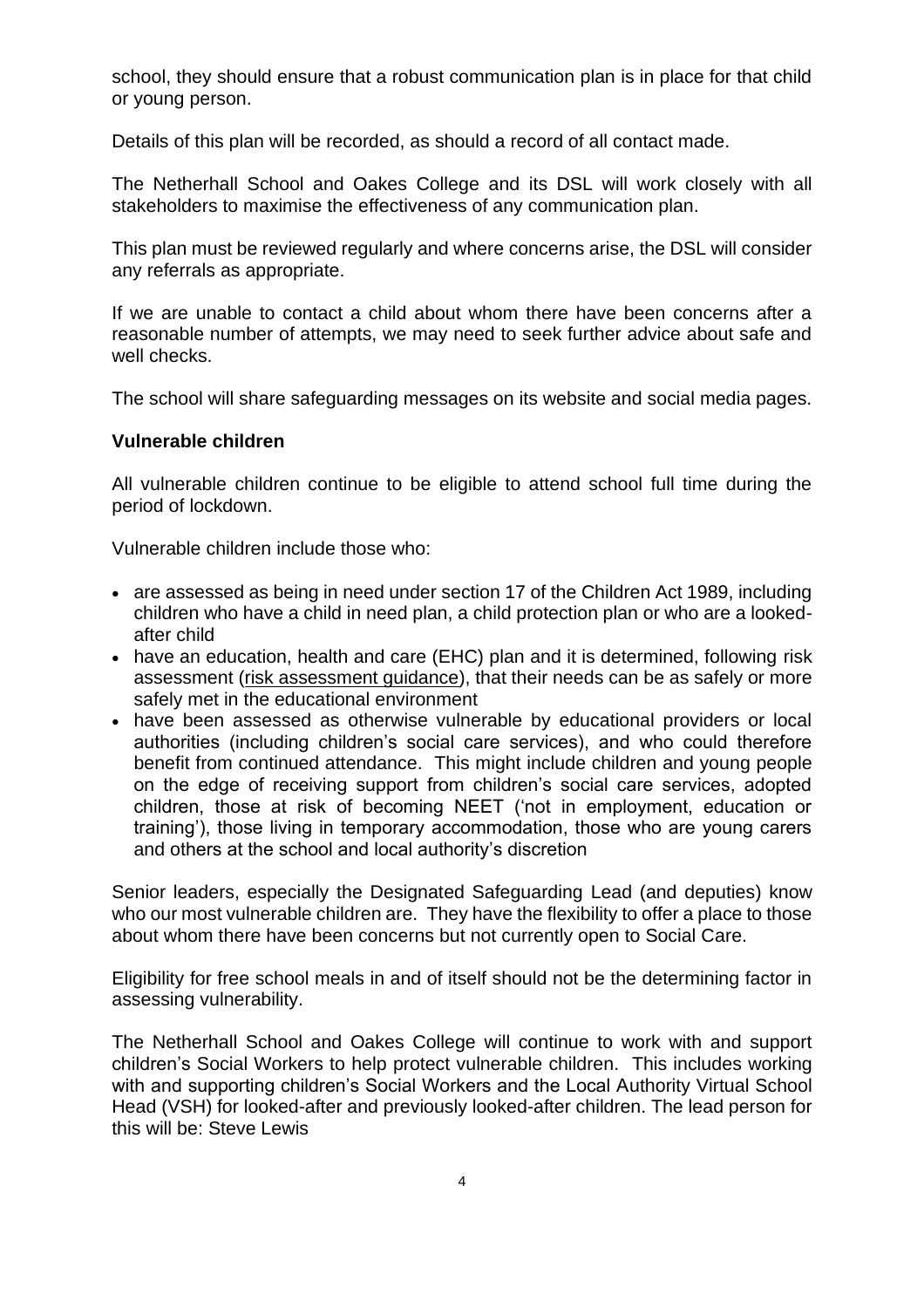There is an expectation that vulnerable children who have a Social Worker will attend an education setting, unless the child/household is shielding or clinically vulnerable. In circumstances where a parent does not want to bring their child to an education setting, and their child is considered vulnerable, the Social Worker and The Netherhall School and Oakes College will explore the reasons for this directly with the parent. The Netherhall School and Oakes College and Social Workers will agree with parents/carers whether children in need should be attending school – The Netherhall School and Oakes College will then follow up on any pupil that they were expecting to attend, who does not.

Where parents are concerned about the risk of the child contracting COVID19, The Netherhall School and Oakes College or the Social Worker will talk through these anxieties with the parent/carer following the advice set out by Public Health England.

The Netherhall School and Oakes College will encourage our vulnerable children and young people to attend a school, including remotely if needed.

In all circumstances where a vulnerable child does not take up their place at school, or discontinues, The Netherhall School and Oakes College will notify their Social Worker.

# **Attendance monitoring**

The Netherhall School and Oakes College will continue to follow up with any parent/carer if they were expecting the child to attend and they subsequently do not attend school. Non-attendance will be followed up in line with the school's normal attendance protocols.

Students' families request attendance in school via a weekly on-line form sent to all parents and carers (individual/personal request or invite for students in The Oakes). If a pupil subsequently does not arrive in school a member of staff in school will contact home.

The Netherhall School and Oakes College will continue to inform Children's Social Care if a child with a Social Worker does not attend school either in person or remotely.

#### **Designated Safeguarding Lead Arrangements**

The Netherhall School and Oakes College has a Designated Safeguarding Lead (DSL) and a Deputy DSL.

The Designated Safeguarding Lead is: Steve Lewis

The Deputy Designated Safeguarding Lead/s is/are: Karim Marsaoui

We will endeavour to have a trained DSL (or deputy) available on site. Where this is not possible, a trained DSL (or deputy) will be available to be contacted via phone or email *or through our electronic recording system, 'MyConcern'*

Where a trained DSL (or deputy) is not on site, in addition to the above, a senior leader will assume responsibility for co-ordinating safeguarding on site.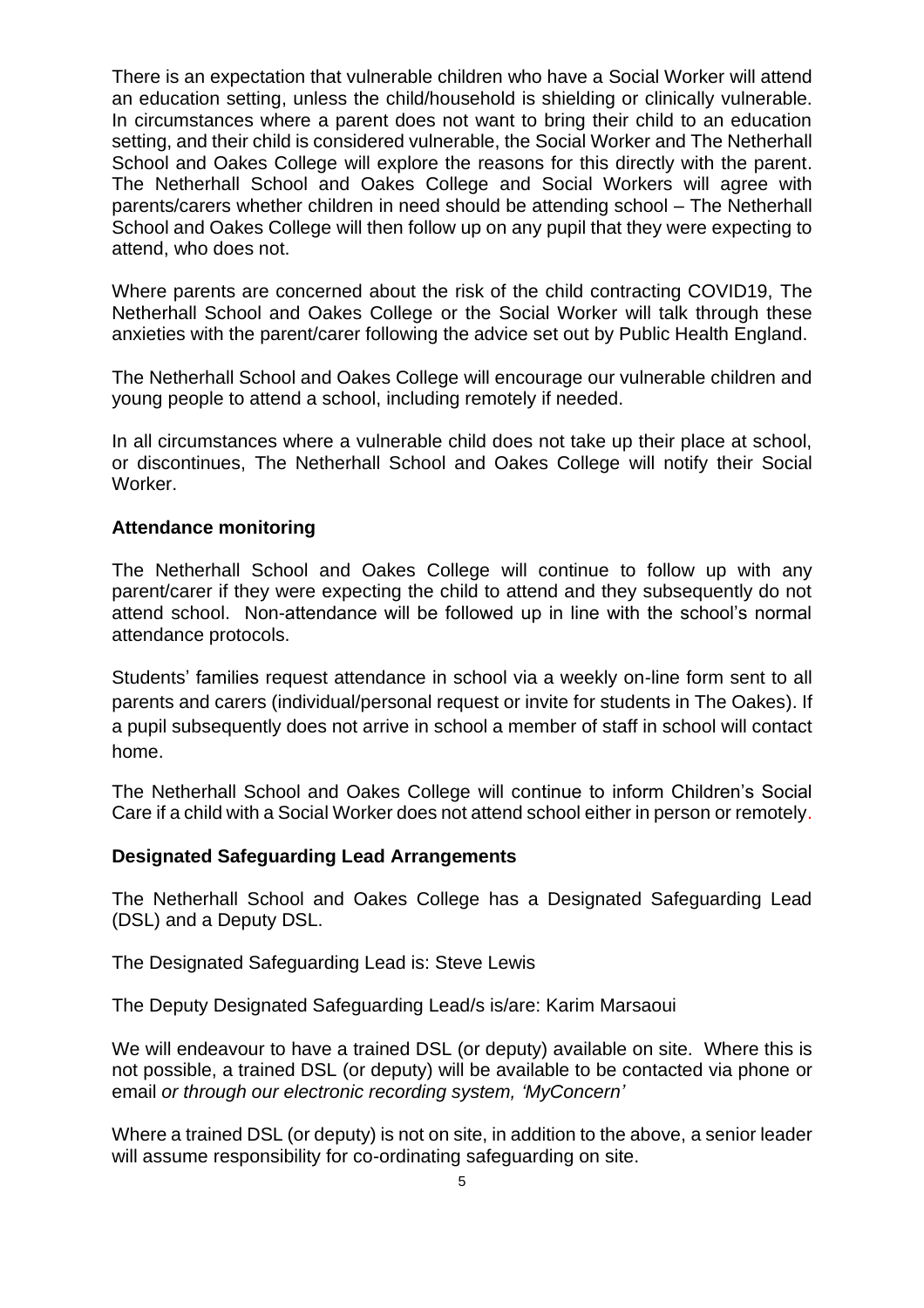It is important that all Netherhall School and Oakes College staff and volunteers have access to a trained DSL (or deputy). All staff on site will be made aware of who that person is and how to contact them.

The safeguarding team will continue to engage with Social Workers, and attend all multi-agency meetings, which are being held remotely.

# **Reporting a concern**

Where staff have a concern about a child, they should continue to follow the process outlined in the school Safeguarding and Child Protection Policy. The Netherhall School and Oakes College *uses an electronic recording system, 'MyConcern', which staff are able to access from home.*

Staff are reminded of the need to report any concern immediately and without delay.

Where staff are concerned about an adult working with children in the school, they should report the concern to the Headteacher according to the Safeguarding and Child Protection Policy. If there is a requirement to make a notification to the headteacher whilst away from school, this should be done verbally and followed up with an email to the headteacher.

Concerns around the Headteacher should be directed to the Chair of Governors: Ms Shelley Monk.

### **Safer recruitment/volunteers and movement of staff**

It remains essential that people who are unsuitable are not allowed to enter the children's workforce or gain access to children. When recruiting new staff, The Netherhall School and Oakes College will continue to follow the relevant safer recruitment processes for their setting, including, as appropriate, relevant sections in part 3 of Keeping Children Safe in Education (2020).

In response to COVID-19, the Disclosure and Barring Service (DBS) has made changes to its guidance on standard and enhanced DBS ID checking to minimise the need for face-to-face contact.

If staff are deployed from another education or children's workforce setting to our school, we will take into account the DfE supplementary guidance on safeguarding children during the COVID-19 pandemic and will accept portability as long as the current employer confirms in writing that:

- the individual has been subject to an enhanced DBS and children's barred list check
- there are no known concerns about the individual's suitability to work with children
- there is no ongoing disciplinary investigation relating to that individual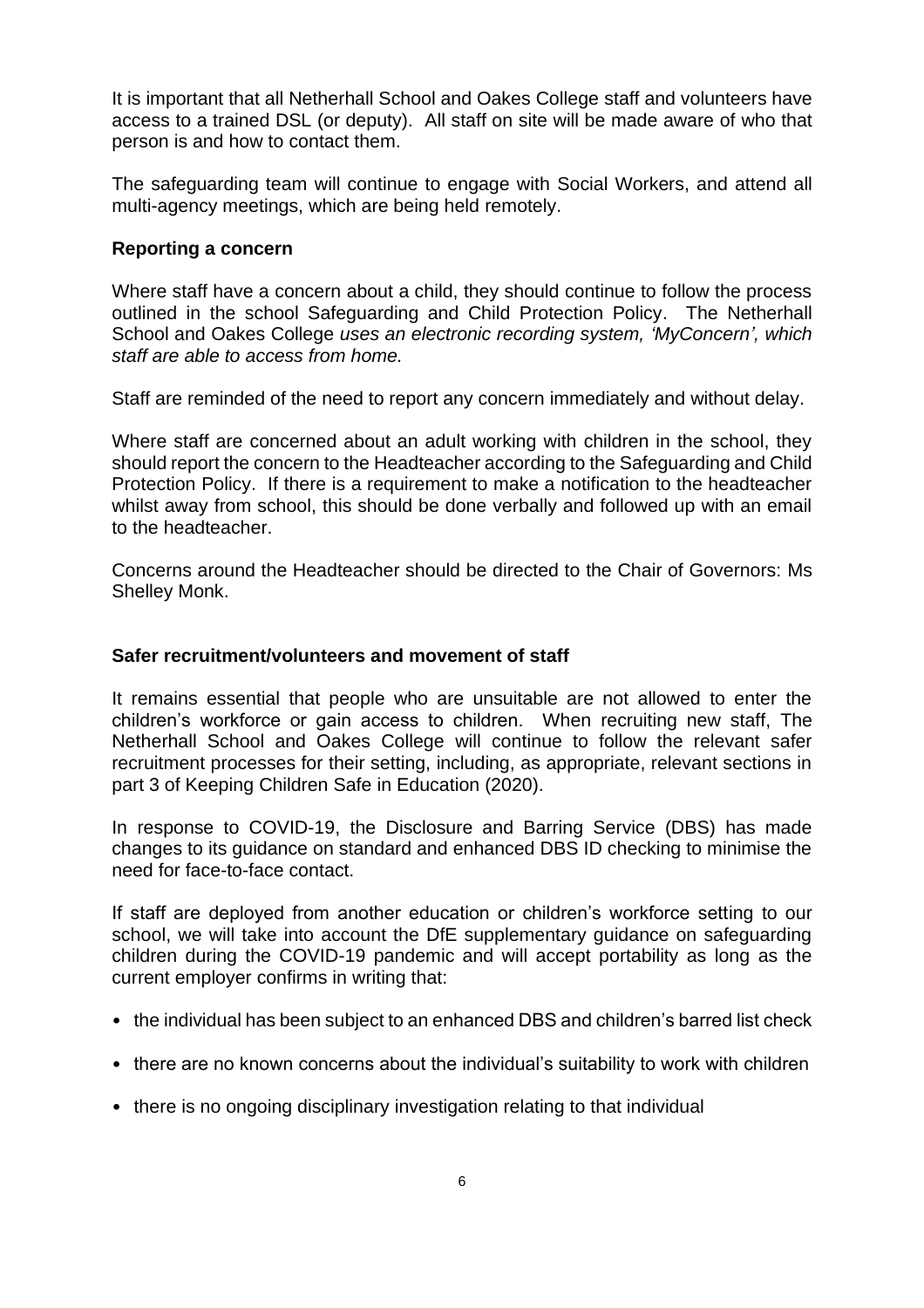There is no requirement to obtain a new DBS check for returning staff who have continued to be employed but have not been working in regulated activity during partial school closures. If for any reason the school have concerns about an individual, new checks will be obtained in the usual way.

Where The Netherhall School and Oakes College are utilising volunteers, we will continue to follow the checking and risk assessment process as set out in paragraphs 183 to 188 of KCSIE. Under no circumstances will a volunteer who has not been checked be left unsupervised or allowed to work in regulated activity.

The Netherhall School and Oakes College will continue to follow the legal duty to refer to the DBS anyone who has harmed or poses a risk of harm to a child or vulnerable adult. Full details can be found at paragraph 179 of KCSIE.

The Netherhall School and Oakes College will continue to consider and make referrals to the Teaching Regulation Agency (TRA) as per paragraph 143 of KCSIE and the TRA's 'Teacher misconduct advice for making a referral.

During the COVID-19 period all referrals should be made by emailing [Misconduct.Teacher@education.gov.uk](mailto:Misconduct.Teacher@education.gov.uk)

Whilst acknowledging the challenge of the current National emergency, it is essential from a safeguarding perspective that any school is aware, on any given day, which staff/volunteers will be in the school or college, and that appropriate checks have been carried out, especially for anyone engaging in regulated activity. As such, The Netherhall School and Oakes College will continue to keep the single central record (SCR) up to date as outlined in paragraphs 164 – 171 in KCSIE.

# **Online safety in schools and colleges**

The Netherhall School and Oakes College will continue to provide a safe environment, including online. This includes the use of an online filtering system. There is an esafety monitoring system 'NetSupport DNA' for students in school that is monitored and reported upon to all DSLs on a daily basis.

Where students are using computers in school, appropriate supervision will be in place.

# **Children and online safety away from school and college**

It is important that all staff who interact with children, including online, continue to look out for signs a child may be at risk. Any such concerns should be dealt with as per the Safeguarding and Child Protection Policy and where appropriate referrals should still be made to children's social care and as required, the police.

School closures bring lots of challenges for both school staff and parents, and both are increasingly looking to the benefits of technology to continue delivering some form of learning experience for children.

As always, there are huge benefits to be gained from the appropriate use of technology, and accessing learning resources whilst at home is a great example of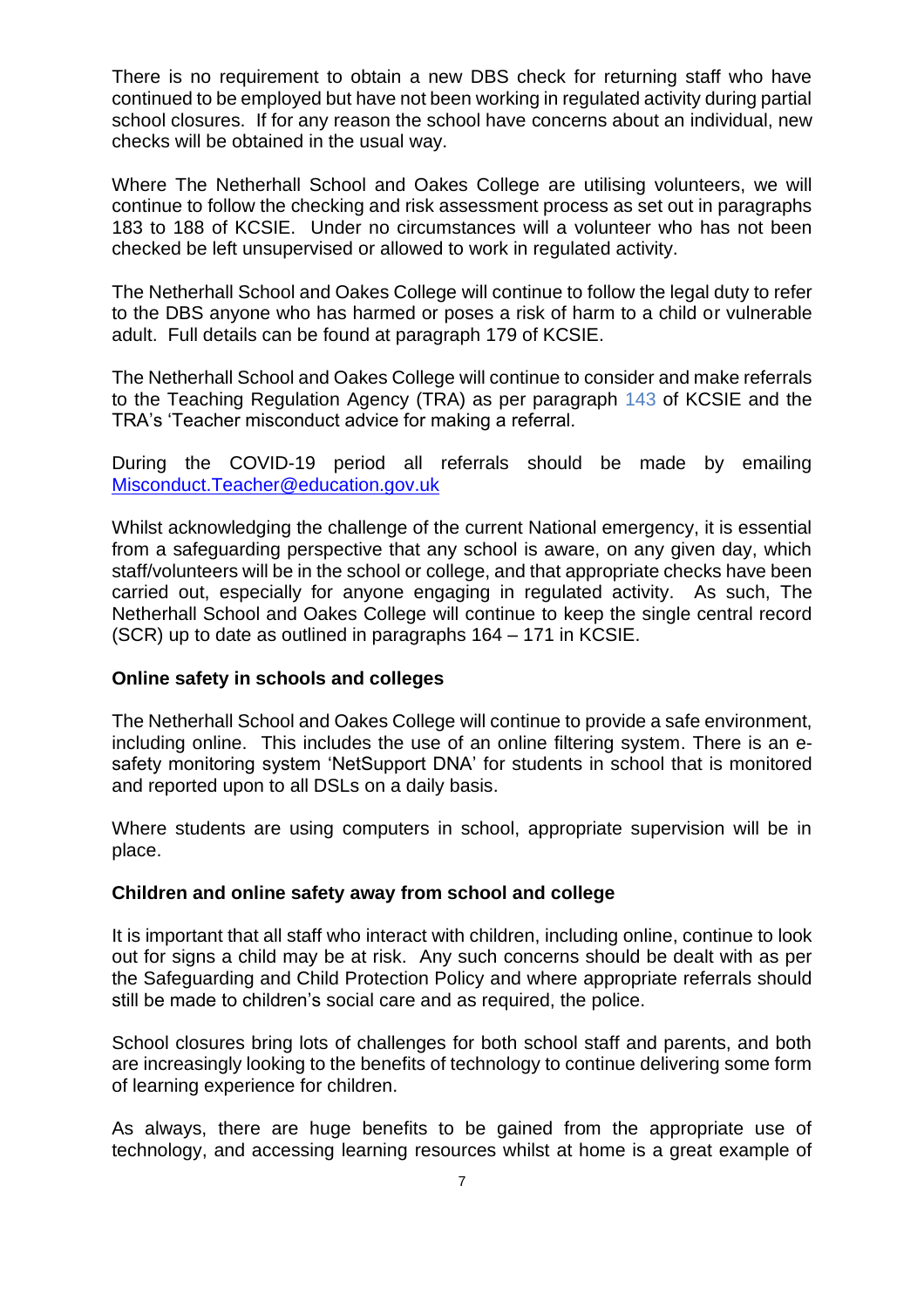this. However, parents (and teachers) need to be aware of the potential risks that go along with this.

The Netherhall School and Oakes College will ensure any use of online learning tools and systems is in line with privacy and data protection/GDPR requirements.

Information linked to on-line safety, including policies, guidance and protocols, are available to students and parents from the school website. Regular updates and advice are also given via newsletters and individual communications during any period of lockdown

#### **Peer on Peer Abuse**

The Netherhall School and Oakes College recognises that during any closure a revised process may be required for managing any report of such abuse and supporting victims**.** 

Where a school receives a report of peer on peer abuse, they will follow the principles as set out in part 5 of KCSIE and of those outlined within of the Safeguarding and Child Protection Policy.

The school will listen and work with the young person, parents/carers and any multiagency partner required to ensure the safety and security of that young person.

Concerns and actions must be recorded and appropriate referrals made.

#### **Radicalisation**

School staff have received training about Prevent. The school has a Prevent Lead: Mr Karim Marsaoui. All school staff are aware of the need to treat concerns about radicalisation as safeguarding concerns, and immediately share them with their Designated Safeguarding Lead (or deputies). DSLs continue to refer concerns about radicalisation to partner agencies, including Channel Panel which remains operational, in line with usual procedures.

The Department for Education has also published information here on [prevent](https://educateagainsthate.com/blog/posts/school-closures-ongoing-prevent-management-support/)  [management support for schools and colleges.](https://educateagainsthate.com/blog/posts/school-closures-ongoing-prevent-management-support/)

#### **Children moving schools**

As always, where children join our school from other settings we will seek confirmation from the DSL whether they have a Safeguarding File or SEN statement/EHCP. This file must be provided securely before the child begins at our school and a call made from our DSL or a deputy to the placing school's DSL to discuss how best to keep the child safe.

In some unusual circumstance this may not be possible. Information provided must include contact details for any appointed Social Worker and where relevant for the Virtual School Head.

Safeguarding information about children placed in our school will be recorded on our safeguarding system, will be securely copied to the placing school DSL and will be